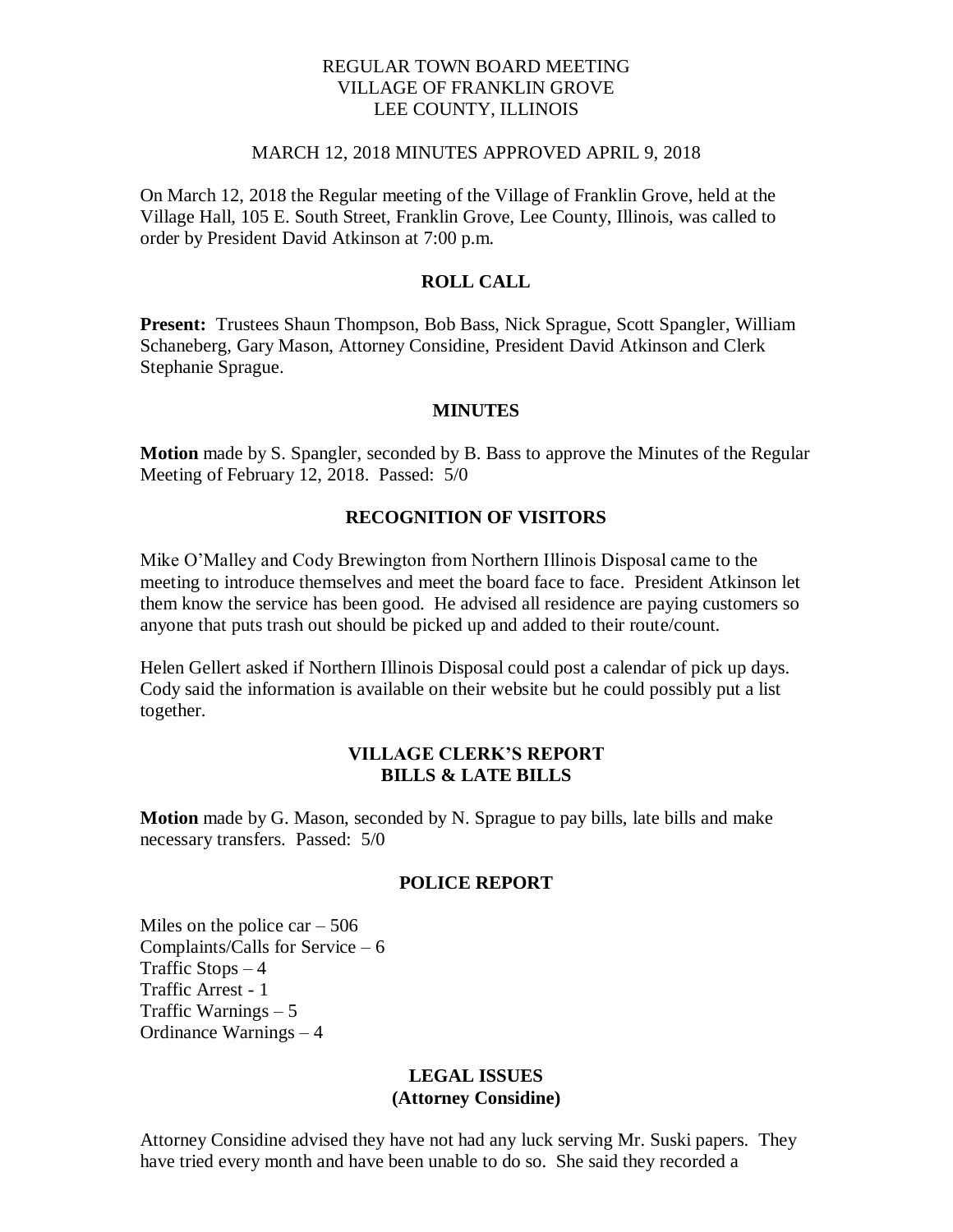memorandum of judgement so if he were to sell any property that he owns, Attorney Considine will receive a phone call from the title company notifying her they need a pay off amount of what he owes the village. In the meantime, the processors will continue to try to serve him papers for the citation of the judgment.

## **GENERAL ISSUES**

President Atkinson supplied the board with an updated committee assignment list adding Trustee Thompson to the solid waste committee. Attorney Considine advised she just recently wrote a garbage contract that she will forward to us to review when the time comes for us to renew our contract.

**Motion** made by N. Sprague, seconded by S. Spangler to approve the new committee assignment list. Passed: 5/0

President Atkinson advised the board he would like to add a classification to the liquor code for sale of alcohol by someone that is an existing liquor license holder to be able to sell alcohol for profit, for example at an event at the Bed and Breakfast. Attorney Considine will draft an amended ordinance.

**Motion** made by S. Spangler, seconded by N. Sprague to proceed with a draft of adding a new classification to the liquor code. Passed: 5/0

### **\*Note: Trustee W. Schaneberg arrived at 7:22p.m.**

# C**OMMITTEE REPORTS**

# **STREETS & ALLEYS**

(N. Sprague Chairman)

President Atkinson advised the board burning starts March  $15<sup>th</sup>$ . Trustee Sprague said he would have the leaf vac start picking up shortly after.

Trustee Thompson informed the board we received the money from the insurance company to replace the sign that was knocked down on Maple St. if we could get that replaced.

#### **WATER & SEWER**

(W. Schaneberg Chairman)

Trustee Schaneberg stated they worked on the generator, it runs but doesn't put out power. President Atkinson advised before we spend any money on it to have Keith Roop or someone who has ran it before to look at it and go from there.

President Atkinson asked where we are with the well by Village Hall. Trustee Schaneberg said they haven't gotten to it yet. President Atkinson said he would like to get it working or a new well and bring the generator up here so if there is some kind of serious power failure or something, at least we will have Village Hall, a well and a siren.

Trustee Spangler inquired about someone that had generators for municipalities. President Atkinson said there is a program through the DNR that offers ex-military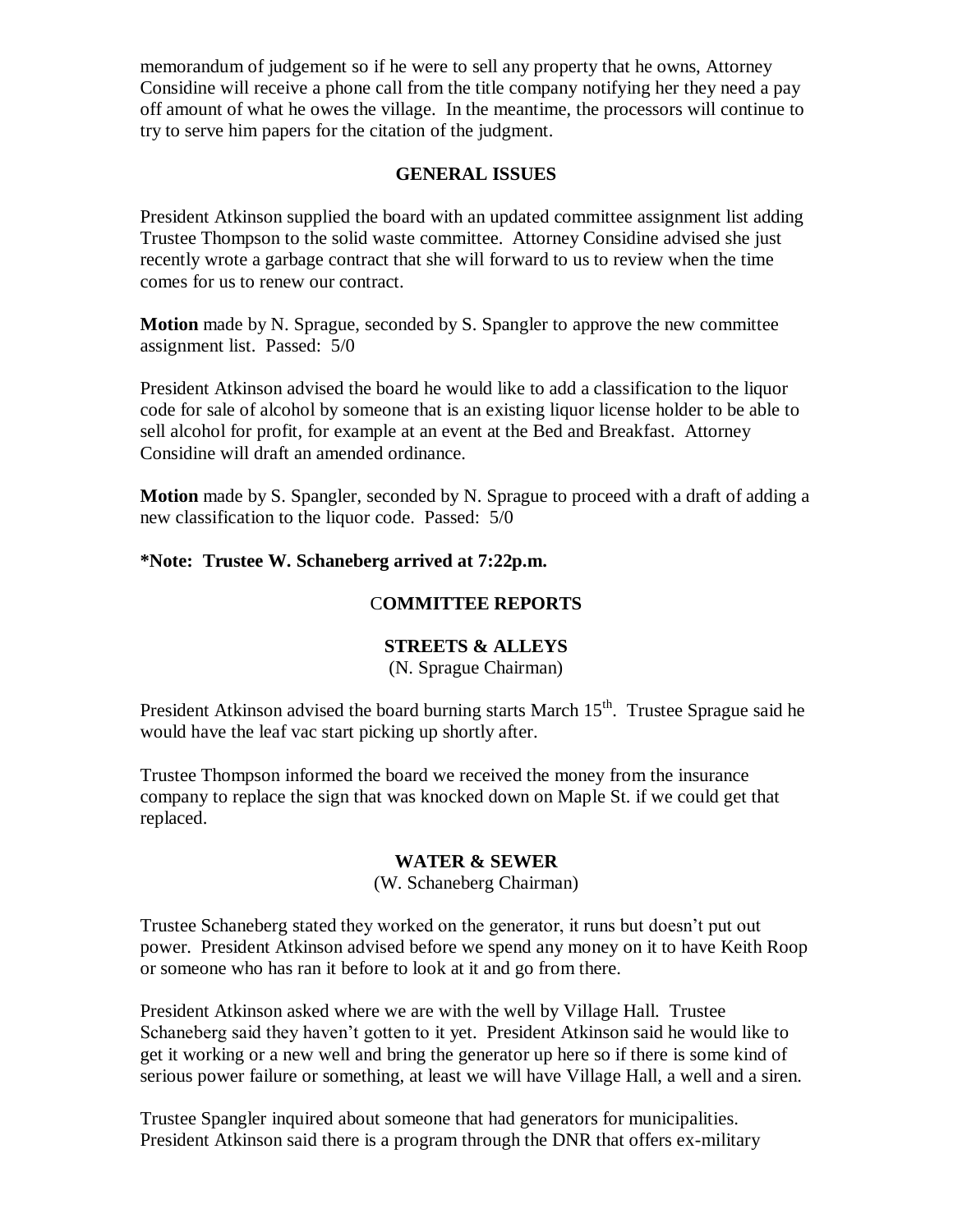equipment first to fire departments, police then offered to municipalities. He asked Officer Harney to get the info from Pat Hilliker.

# **COMMUNITY DEVELOPMENT**

(G. Mason Chairman)

Trustee Mason advised the board Lirim Mimini approached him about a fundraiser the Republican party does each year. In years past they have always had it in Dixon and they are looking for new venues to have it in the surrounding communities. They are looking for an indoor place that can host 200-500 people, be able to serve alcohol and food. It's in April or May, so it would be too late for this year, but something to think about for the future.

### **PROPERTIES**

(B. Bass Chairman)

Trustee Bass mentioned he received a phone call from a Prescott car dealer and was wondering if we were entertaining the idea of getting a new work truck. President Atkinson said not at this time.

Clerk Sprague advised Trustee Bass that last month during his absence, she let the board know about the playground equipment FG Fundraisers purchased, and President Atkinson was on board with them placing the playground equipment where they wanted to as long as the Park Board is okay with it. Clerk Sprague presented the Park Board with their plans and they were on board with it. The only recommendation they had was to possibly place the two smaller pieces of equipment closer to the shelter.

President Atkinson advised when Officer Harney has a light bar picked out, to go ahead and get it ordered for him.

Marilyn Spangler asked about the siding at the shelter down at the park. Trustee Bass said it should be repaired when the weather warms up. Marilyn mentioned the flag was off one hook but notices it has since been fixed.

# **FINANCE AND INSURANCE COMMITTEE**

(S. Thompson Chairman)

Trustee Thompson presented the board with some information on electronic signs. Attorney Considine mentioned electricity costs of the electronic signs could be quite large. Trustee Thompson said he would continue to look at other signs.

# **TOURISM**

(S. Spangler Chairman)

Trustee Spangler informed the board Harvest Festival is tying up loose ends for the advertising. This year the cover will celebrate the 200<sup>th</sup> year of Illinois and they received a matching funds grant for printing.

Trustee Spangler said the car show already has received quite a few entries. He said so far, the car show has raised about \$12,000 and the lowest bid they received for the new handicapped restrooms is \$20,000.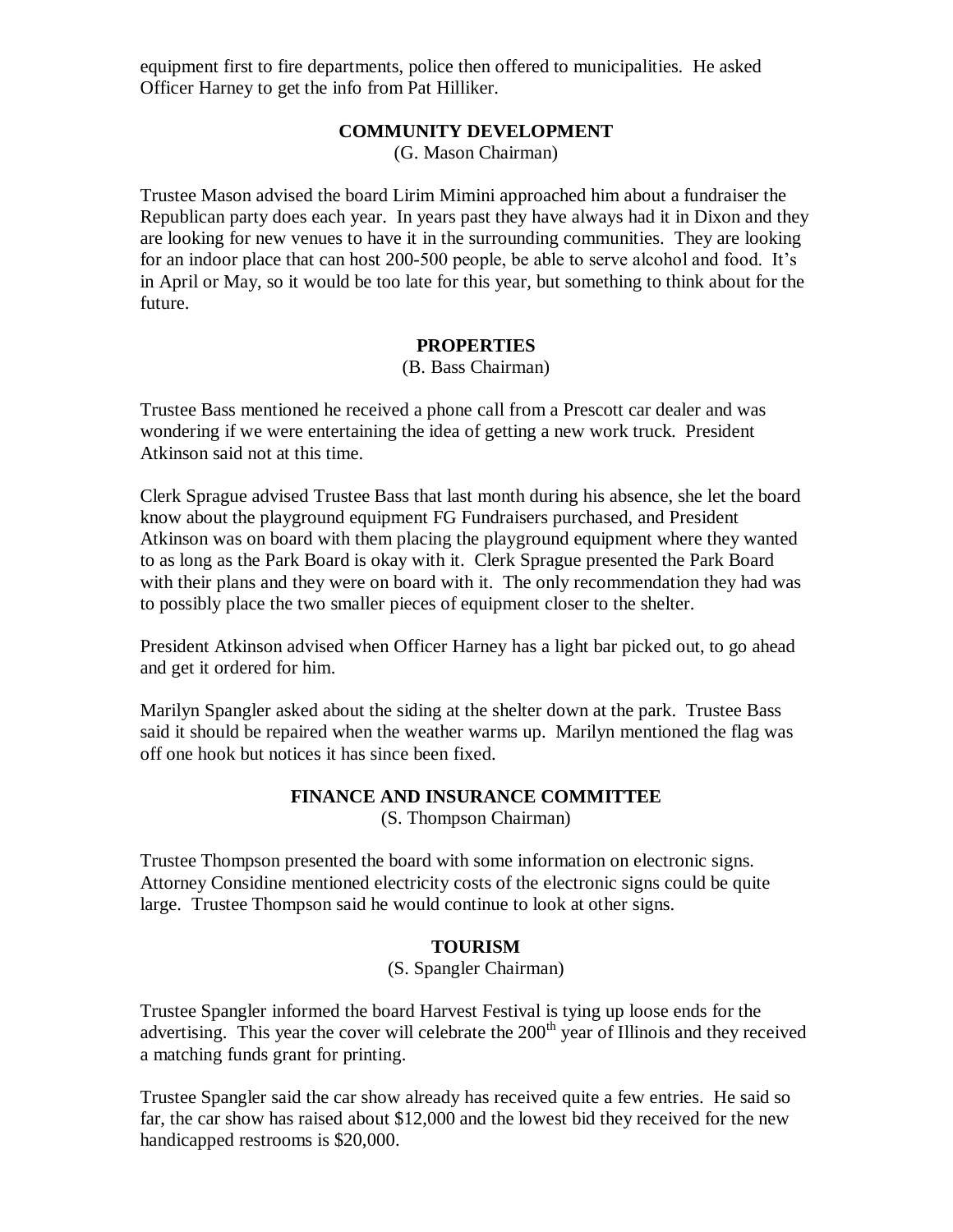Trustee Spangler said Abe Lincoln at the library was amazing. He said it was pretty good attendance considering the bad weather and it was a very good program.

Trustee Spangler asked if everyone had an opportunity to look over the rental occupancy permit, if there are any changes that need to be made. Trustee Mason asked who would be enforcing the requirements. President Atkinson said it would be the zoning officer.

President Atkinson said he does not want to see the village in the middle of a landlord/tenant relationship but he could see where we would want to come in beforehand to make sure the house is habitable. He foresees the biggest issues being enforcement and notice of different tenants and he recommends Trustee Spangler shrink it down to make it a quick walk through to make sure the house is habitable and make the fee minimal.

#### **HISTORIC PRESERVATION/EARLY WARNING** (S. Spangler Chairman)

None

# **OTHER**

Marilyn Spangler provided President Atkinson with Illinois Park Codes for park districts. Marilyn suggested we ask the school board for an itemized list of utilities rather than going by word of mouth what is costs for utilities. She advised the board if the wishes were to proceed with a park district, a master plan would need to be created which would include the boundaries for taxing for inclusion into the district, the legal steps are on pages 11-13 of the packet she provided, she suggested a walk through of the building be scheduled.

Marilyn informed the board the Easter Egg Hunt will be on 3/31/18 at 11:00 at Atlasta Park.

Marilyn asked the village insurance be asked what type of ground coverage would be necessary for the playground equipment FG Fundraisers will be installing at Atlasta Park. The next park board meeting is 3/14/18 at 7:00 at Atlasta Park community shelter.

President Atkinson informed the board prom is April  $28<sup>th</sup>$ , we need to pick a date for the annual spring clean-up.

**Motion** made by S. Thompson, seconded by G. Mason to have our annual spring cleanup on April  $21^{st}$  from 8-noon. Passed: 6/0

President Atkinson will get ahold of the FFA, Trustee Thompson will contact Northern Illinois Disposal to get an extra dumpster from 8am-1pm.

Trustee Schaneberg said Ed Floto approached him concerning repairing his sidewalk. Trustee Schaneberg said he and Ed Floto are the only ones on that side of the street that have a sidewalk, and asked if they would be able to remove it rather than repairing it because they would have to build it up 1-1/2' to put it in to code. Attorney Considine asked if they could ask for a variance from the village to replace it where it is currently rather than having to build it up. President Atkinson said he would rather see sidewalks replaced rather than removing them and asked Trustee Sprague to look into it.